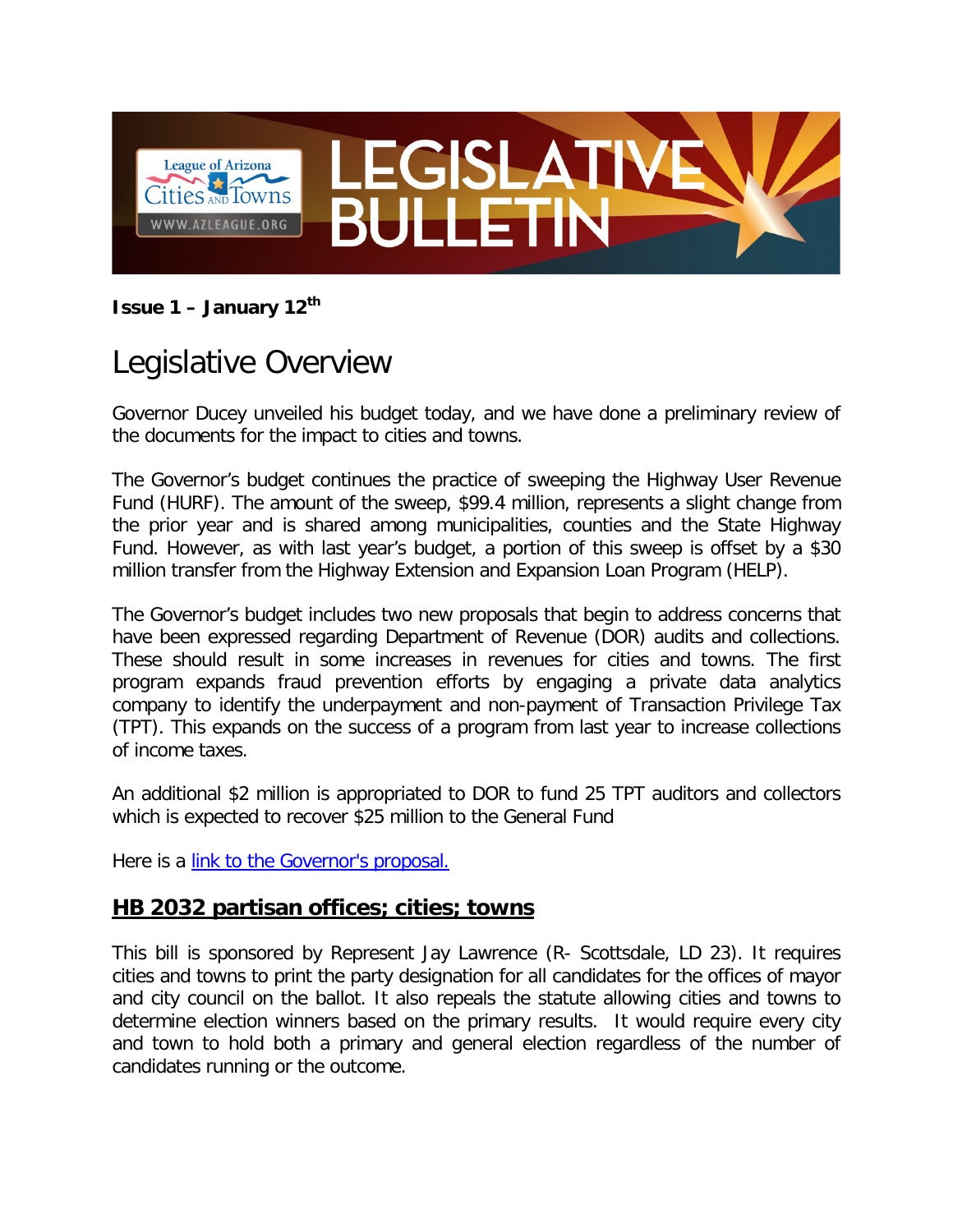The Arizona Supreme Court has upheld municipal authority to govern their elections. Municipal issues are nonpartisan. However, if a city or town currently wanted to include party affiliation, they can already do so. This is a mandate that is completely unnecessary and likely unconstitutional.

The bill will be heard in the House Local and International Affairs Committee on Tuesday, January 16 at 9:00 a.m. Please call your representatives and express your opposition to this legislation.

### Session Deadlines

Every session has deadlines pertaining to bill submissions and hearings. This year, the schedule is as follows:

#### **January 2018**

Monday, the 8th - First day of session Thursday, the 11th - House 7-bill Introduction Limit Begins (5 p.m.) Monday, the 29th - Senate Bill Introduction Deadline (5 p.m.)

#### **February 2018**

Monday, the 2nd - House Bill Introduction Deadline (5 p.m.) Friday, the 16th - Last day to hear bills in the chamber of origin

#### **March 2018**

Friday, the 23rd - Last day to hear bills in the opposing chamber

#### **April 2018**

Friday, the 7th – Last Day for Conference Committees Tuesday, the 17th - 100th Day of Session

### Monday Legislative Update Calls

The League will continue to host a weekly teleconference to report on the status and impact of various legislative bills in the 2018 session. The calls are scheduled for Monday mornings promptly at **10:00 a.m.** However, because of the Martin Luther King, Jr. holiday, next week's call will be held at **9:00 a.m. on Tuesday, January 16.** Mayors, managers and other city or town officials and staff who are interested in legislative activities are invited to participate. Call-in numbers and a brief agenda will be sent out prior to the calls. If you would like to receive the Monday agendas, please contact [league@azleague.org](mailto:league@azleague.org) and request to be added to the distribution list for the Monday teleconference.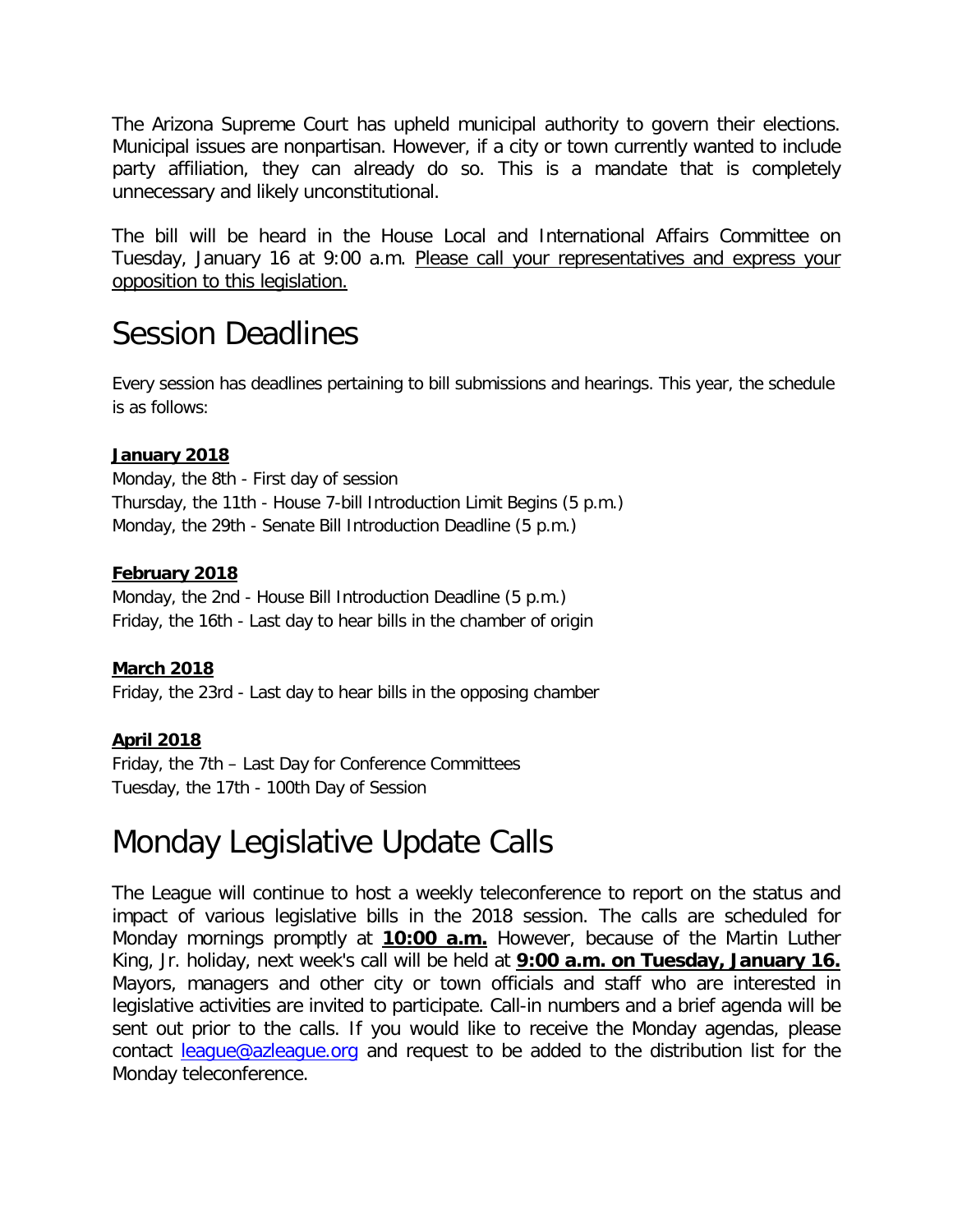# Legislative Bulletin

The League will electronically distribute the Legislative Bulletin every Friday during the legislative session. The Bulletin serves as a way for the League to communicate to elected officials, staff and other interested parties about activities at the Legislature that are relevant to cities and towns. If you know of any municipal official or staff member that would like to subscribe to the Bulletin please have them send their name and email to [league@azleague.org](mailto:league@azleague.org) and request to be added to the Legislative Bulletin distribution list.

The Bulletin will highlight the bills or topics of interest. Other legislation that the League is actively engaged on will still be monitored and updated; however, that information will be available on our **Legislative Bill Monitoring** page on the League website. The Bulletin will link to the legislation that has been updated in our Legislative Bill Monitoring Section. This format should make it more convenient for you to keep up to date on the latest legislative activities, while still providing a resource for more detailed information.

### Legislative Intern

The League is pleased to welcome John Herrick as our 2018 APS Legislative Intern. While he currently is pursuing a major in Political Science at Arizona State University, Herrick's work history is largely in the field of journalism. His last internship was with The Miami Herald in the business-news section. Prior to that, he held other internships in various business-news outlets and worked as the opinion editor of his college newspaper. John will be assisting the League's legislative staff for the duration of the spring semester. You can reach him by email at: *jherrick@azleague.org.* 

## Your Voice

The 2018 edition of Your Voice at the Capitol, our listing of state senators and representatives, [is available here.](http://www.azleague.org/DocumentCenter/Home/View/28) Please use this document to access contact information for your delegation. Early contact with your legislators is strongly recommended in order to establish a relationship with the elected officials representing your district. Maintaining good communications with your legislators provides them with valuable insight as to how proposed legislation may affect their communities.

Additionally, you can contact our legislative division at (602) 258-5786 or email using the information below:

Patrice Kraus, Legislative Director: *pkraus@azleague.org*